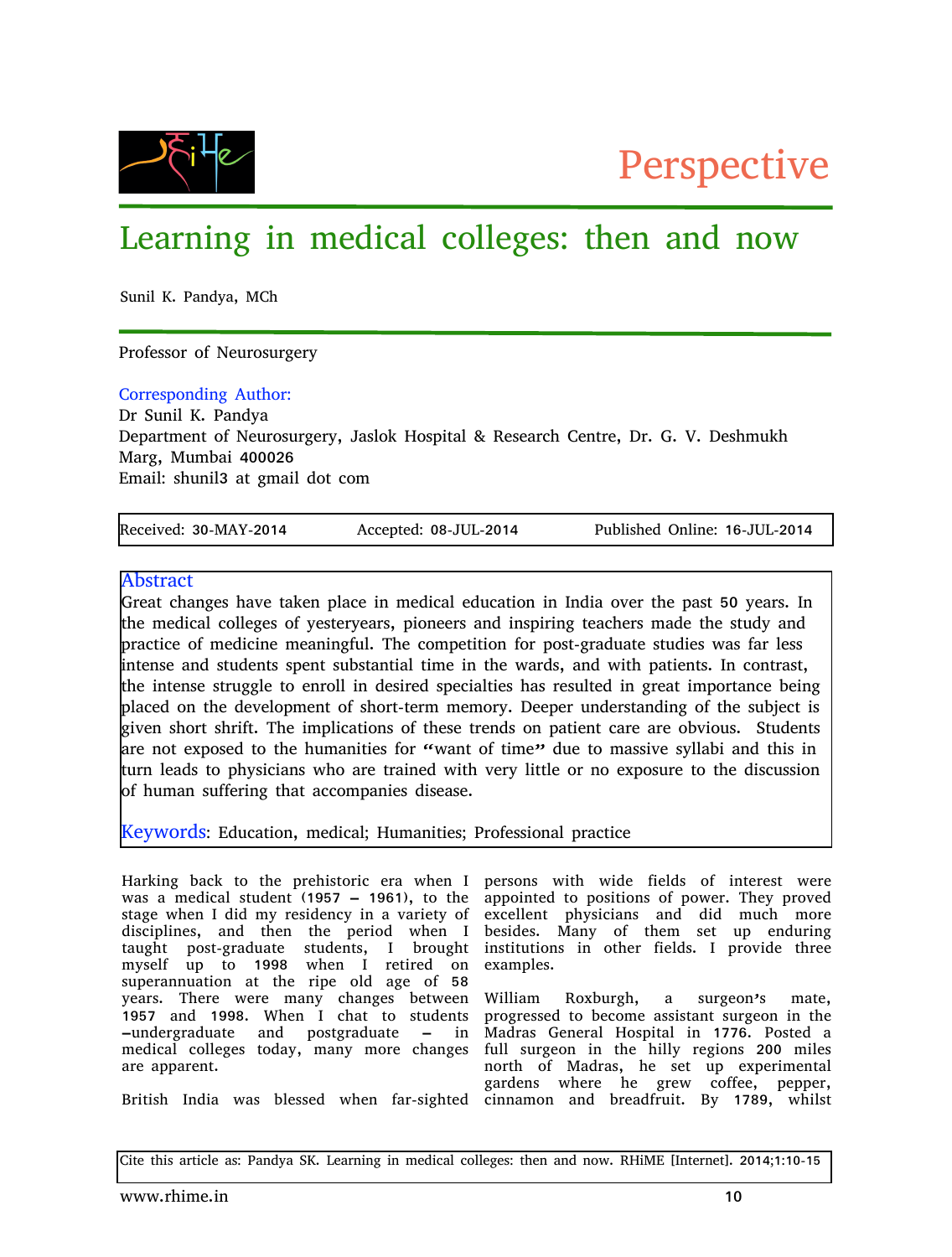continuing his practice as surgeon he had 1,00,000 plants in his gardens and employed two Indian artists to produce around 500 drawings of his botanical treasures. He was eventually appointed Superintendent of the Calcutta Botanical Gardens in additional to his duties as medical officer.[1]

Robert Wight, a Scottish surgeon, spent the years between 1819 and 1853 in India. He was promoted to full surgeon with the 33rd Regiment of East India Company's Native Infantry. His botanical studies on specimens collected from Madras, Vellore, Samalkota and Rajamundhry soon gained him renown and he was appointed naturalist to the East India Company and given charge of the Madras Botanical Gardens. In 1831, on sick leave, he took back to Scotland over 100,000 specimens consisting of 3000 or more species. He also wrote on the medicinal plants of India.[2]

Francis Day entered the Madras Medical Service in 1852 and was promoted Surgeon-Major in 1872. He developed a keen interest in ichthyology and endeavoured to learn more on the local fauna. He was eventually appointed Inspector-General of Fisheries, honoured internationally for his work on fishes, made Companion of the Order of the Indian Empire, and awarded an Honorary Doctor of Law degree by the University of Edinburgh.[3]

They could do so as they were not blinkered by the constraints of an unbending, rigid and restricted form of education, and teachers who could not see beyond their noses.

I wonder how many such polymaths India has produced since independence and whether this number will grow in times to come?

#### **School and premedical college**

In the 1940s and 1950s, the scope of our forays into academia were limited to what we could learn from our teachers and what was available in school and college libraries.

#### *Lectures*

Our school teachers were graduates but restricted their instruction to the syllabus. We were 'taught' but not stimulated to question or discover by ourselves. Information was imparted and it was expected that the students would assimilate it. I do not recall any teacher telling us of the wonders to be discovered by tuning the radio to the BBC broadcasts or those from the Voice of America. There was no mention even of

choices to be made to our benefit from what was offered on All India Radio.

Lectures in college consisted of teaching by rote. The professor would enter the lecture hall, deliver his talk, draw diagrams or write formulae on the blackboard and, having completed his session, leave. There was little by way of question and answer. I do no remember any attempt being made to assess our current understanding on the subject on which the teacher would build. There were no recommendations on where we could find stimulating essays or concepts on the subject. Neither school nor college teachers told us about the British Council Library or the one at the United States Information Services (as it was then called).

Left thus to our own devices for the most part, we learnt from our parents, the parents of our school-friends and senior relatives. I shall never forget the thrill when an uncle showed me his copies of the National Geographic Magazine bound in brown rexine and the hours I would spend in his lovely home in Juhu studying the contents of this journal and other magazines on photography.

Whilst we learnt enough to gain a grounding in the subjects taught to us and managed to pass our examinations and sail through the Secondary School Certificate Examination, we were intellectual pygmies unskilled in the art of investigation and discovery. There were a few exceptions. A co-student in my class, Victor Gaikwad, impressed by what was taught by our French teacher, went on to discover the Alliance Française and become a highly accomplished expert in French.

#### *Libraries*

School libraries were usually primitive and contained books of cultural interest but little that could inform or instruct us in such subjects as history, mathematics, the languages and the sciences. They did provide access to abridged works of literature for young minds – Tagore, Dickens, Austen, Brontes, Shakespeare…

College libraries were better equipped and contained standard texts and some elementary works on the subjects taught to us. I do not recall stimuli for entering the library or any attempt made by the librarian to entice us to sample treasures housed within it. I have no recollection of the books in my college – the Ismail Yusuf College in Jogeshwari, Mumbai. Certainly, we had no exposure to scientific journals in school or college. I do not recall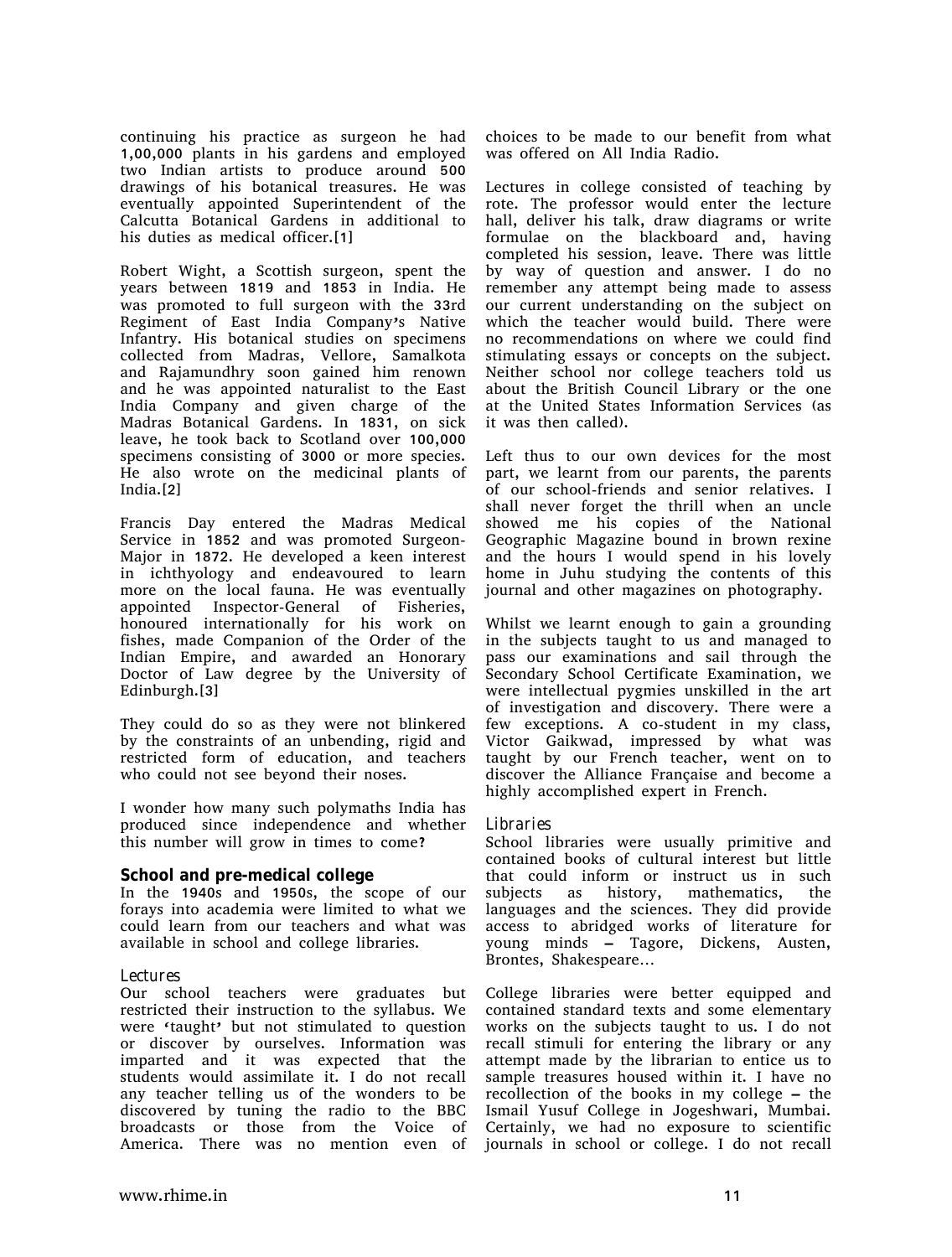seeing any issues of Scientific American or National Geographic Magazine or even Indian journals such as Current Science or the magazine produced by the Times of India group.

#### **Medical College**

Entry into Grant Medical College led to a sudden maturation as we commenced dissection of a dead fellow-human. Death was brought into sharp focus from the first day in the dissection hall. Entry into the wards resulted in more than a nodding acquaintance with pain, suffering and death as well.

#### *Lectures, demonstrations, experiments*

Dr. P. S. Dastur, who had retired as head of the Department of Anatomy just before we joined, had set up an anatomy museum then considered by experts as the best in India. He had prepared a series of printed booklets that described groups of specimens in great detail. Armed with these booklets, the student could enter the well-designed and lit museum, seat himself before a set of dissected specimens preserved in formaldehyde in glass jars and learn intricate details without any other assistance. This was the first time we encountered an attempt at enabling us to learn on our own and we loved it.

The other outstanding example was during the last lecture on surgery to undergraduates given by Dr. Shantilal J. Mehta, the day before he retired from the Grant Medical College and Sir Jamsetjee Jejeebhoy Group of Hospitals. In his inimitable style, he talked of how it was necessary to question anything taught to us, no matter how eminent the teacher. He told us of his encounter with Dr. Samson Wright, whose book on physiology was our preferred text (in contrast to the more turgid work by Dr. E. H. Starling). Dr. Mehta was seen shaking his head in disagreement during a lecture by Dr. Wright in London. On being asked why he did so, Dr. Mehta explained that what Dr. Wright had just stated differed from what he had written in his text book. 'Don't be silly,' exclaimed Dr. Wright. The book was brought into the lecture room. As the relevant paragraph was read, Dr. Wright turned red in the face. 'The book is right and so is Shanti,' he confessed. Dr. Wright befriended Dr. Mehta thereafter. (Narrated in Milestones. The life and times of Shantilal J. Mehta privately printed by his family.)

In this last lecture he also talked of the 'story books' ('You call them text books', he explained) that needed to be scrutinized carefull

y and the information in them cross-checked.

In parting, he recommended three books that were not part of the curriculum but were, in his opinion, required reading for any student of surgery.

1. The dramatic in surgery by Gordon Gordon-Taylor

2. On the therapeutic value of rest and the diagnostic value of pain by John Hilton

3. An introduction to surgery by Rutherford Morison.

It is salutary to note that no other teacher has recommended any of these books though they are every bit as important as Dr. Mehta had promised us. I do not see them referred to as recommended reading at any centre of learning in medicine. I am fortunate in having a copy of each of these works and treasure them.

Another exceptional teacher was Dr. Samuel J. Aptekar. He was an honorary consultant surgeon at the Goculdas Tejpal Hospital affiliated to the Grant Medical College. Since his Jewish faith disallowed practice on Saturdays, he took clinics for postgraduate students on those afternoons. He taught us surgery but he also taught us the history of medicine, ethics and much more. He befriended several of us. He emigrated to Israel after we had completed our undergraduate studies. My wife and I were fortunate in being able to continue a dialogue with him by letter and telephone till his final illness and death.

Most professors continued along the pattern to which we were accustomed in school and undergraduate college. They came, delivered their monologues and departed with little attempt at learning of our capabilities, current state of enlightenment or the development of the spirit on enquiry in us. Lecturers were more easily accessible and were friendly, answering queries readily and with enthusiasm. I recall the excitement sparked off among those in the department of anatomy when a student asked about what happened when we cracked or popped our knuckles. The particular lecturer confessed to ignorance but promised to find out and inform us. He, in turn, asked other lecturers and then the professor. The creation of vacuum, breakage of the continuity of synovial fluid, release of a bubble of nitrogen from the synovial fluid causing the pop and eventual resorption of nitrogen and restoration of synovial fluid continuity was later explained to us.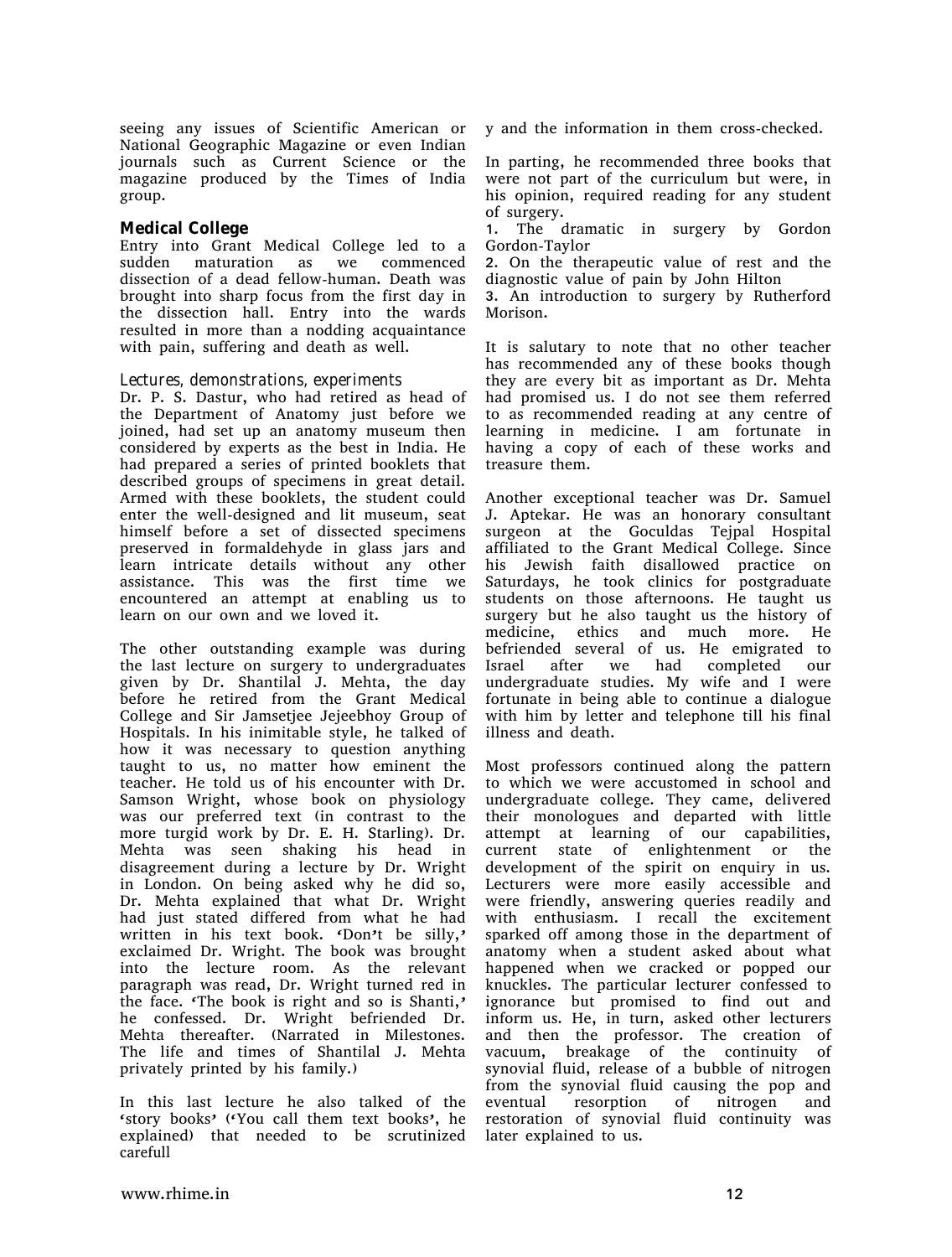An early attempt was made to correlate structure with function in our anatomy department. Our far-sighted professor of anatomy, Dr. B. B. Sethna, had obtained the willing services of radiologist Dr. P. E. Billimoria. A fluoroscopic x-ray unit was placed in a darkened room on the first floor of the anatomy department. Here, Dr. Billimoria placed a volunteer – usually an anatomy department attendant – behind the screen as he showed us the components of the chest wall, movements of the lungs and heart and other similar physiological phenomena. Unfortunately, a few years later this was discontinued and students were exposed to radiology only during their clinical terms.

Experiments too were preset exercises. In the physiology laboratory we were expected to produce standardized tracings on the sootcoated paper drums named after Sir Charles Sherrington and Dr. E. H. Starling. I do not recall being told about the life and work of these distinguished inpiduals as an undergraduate student. Much later, we learnt that the kymograph on which the drums were placed was invented by German physiologist Carl Ludwig (1816-1895) in 1847 [4]. The Sherrington-Starling recording drum was used with a kymograph and it visually recorded body activity such as heart beat and other muscle activity. A pen attached to the kymograph recorded the movement as a continuous scratch on smoked paper wrapped around the rotating metal drum.

We used these drums to record muscle contractions produced in the frog by electrical stimulation of their motor nerves. The cursory manner in which these experiments were conducted is evident from the fact that after the lecturer had gone out of the laboratory, many students asked the technicians to produce the requisite curves on the smoked paper for them as they were unable to do so themselves. After the experiment was completed the paper was varnished to preserve the tracing on it.

We were fortunate in having staff members in the pathology department who realized the teaching value of autopsies and made full use of them during office hours and when autopsies were performed on accident victims at all hours of the day and night. Added to this was the advantage of having Drs. Noshir Wadia as the chief of neurology and Dr. Gajendra Sinh as chief of neurosurgery. They knew full well the crucial lessons to be learnt from post-mortem studies of the brain and spinal cord and used every opportunity to

obtain permissions for removal of these organs at autopsy, to be studied at weekly brain-cutting sessions presided over by our neuropathologist, Dr. Darab K. Dastur.

### *Clinical teaching*

This was of high order throughout the hospital. Our first medical term was under the supervision of Dr. W. D. Sulakhe. Unassuming to a fault, dressed in simple working clothes, he taught us the art of medicine. I shall always remain indebted to him and other teachers who drilled into us the need to obtain a detailed medical history of the patient and family, carrying out a meticulous and painstaking clinical examination and recording these findings. These were to be followed by an analysis of symptoms and signs and the making of a clinical diagnosis. We had few tests available to us then but each of these had to be justified. 'Diagnosis must precede treatment' was a commandment never to be broken, not even in an emergency.

Dr. Hiralal K. Doctor, one of our professors of surgery, had an unique method of focusing attention on details. After the clinical evaluation was complete he would put up a relevant x-ray film – an antero-posterior view of the abdomen for example. He would ask the student to study it. Once the student turned away from the film, Dr. Doctor whipped the film off the viewer and asked the student to describe the findings. Woe betide the student who wanted to see the film again to check a feature or, worse, in response to a query put to him by his teacher. 'You had the opportunity to study the film. Why do you need to see it again?' was the reprimand. You can imagine the discipline this induced in all his students. We had to extract all the information available on the film during the first and final scrutiny.

#### *Library*

We were fortunate in being in a college that had been established in 1845 by professors who were exceptionally far-sighted. They and their successors often donated their collections of books to the college when they returned to Britain thus enriching the library greatly. We had an unique and rich heritage. The library had treasures for the connoisseur. The history of medicine came alive as we read the original books on electro-cardiology by Einthoven and Augustus D. Waller and other such medical classics. More recent classics included the book on clinical medicine in India by our first principal Dr. Charles Morehead, those on cardiology by Sir James Mackenzie, the works of Jean-Marie Charcot,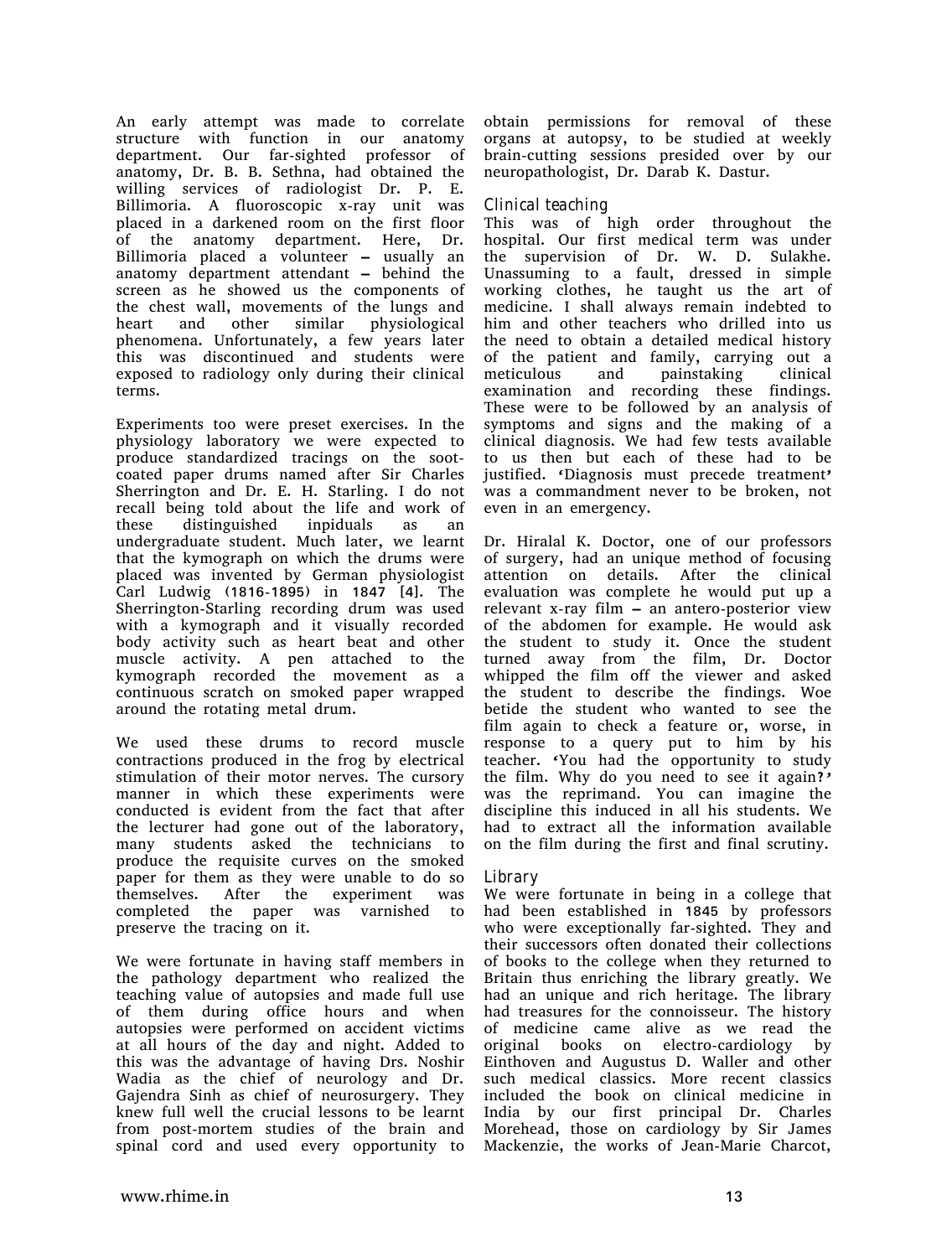the texts by Sir William Osler and many others.

We had full runs of many medical journals. I especially remember British Journal of Surgery, which we had from Volume 1, no. 1 to the latest issue. These were easily accessible.

It is unfortunate that the library is today a pale shadow of its previous self. The undue emphasis placed on new books has resulted in neglect of the classics.

#### **Current practices and trends**

The evils of unhealthy competition, witnessed now even when a child is to be admitted to a primary school with the crescendo being reached at the 12th standard, are here to stay.

The goal of the student today is not education in the highest sense of the term but the amassing of marks. The formidable development of short-term memory – to be emptied at the end of the examination to permit entry of items needed for the next examination – has occurred at the cost of questioning, understanding, analysis and contemplation. Swallow-and-regurgitate has replaced slow and steady development of the intellect.

The ease with which documents, notes and even books can be photocopied; data mined on the internet and transferred through the electronic cloud has meant a disappearance of the art of searching for relevant essays, papers, chapters or books; the delightful accidental revelations as we browsed shelves and volumes and the occasional exclamation of surprise when we chanced upon a hitherto unknown classic. The art of writing and the development of callosities on the index and middle fingers of the dominant hands have also suffered. The sheer volume of available information on the internet drowns inpiduals. The capacity for discriminative absorption is declining. Many now consider a visit to the temple of learning called the library a waste of time.

The consequences are obvious. The art and science of medicine have been given short shrift. The skills of observation and rational analysis have atrophied. There is maniacal adherence to proforma testing and therapy without the application of mind. Tests must be ordered because they have been listed in the procedural document and not because

their need is justified on the basis of clinical assessment of the given patient.

Shotgun tests are followed by shotgun therapy using the logic that at least a few of the pellets must strike the target. Fallacies in this logic are scoffed at and the mounting costs from such a policy are ignored. A simple example is the use of antibiotics. We do not start with the simplest, least expensive antibiotic that is known to be effective in a given disease but proceed to the latest and most expensive antibiotic. Should the fever remain stubborn, the antibiotic is changed over 24 – 48 hours. The catastrophe in terms of the development of strains of germs resistant to the antibiotic is ignored. I find it of great interest that when an infection fails to respond to the latest and most expensive antibiotic, it is eradicated by a relatively inexpensive drug such as nitrofurantoin simply because the latter is rarely used. I wonder whether some day we will have to return to prontosil, the early sulphonamides and crystalline penicillin in antibiotic-resistant infections.

# **The humanities**

Concentration of attention on the need to obtain huge totals of marks has led to the neglect of the humanities. Morals, ethics, history, art, music, literature, philosophy and other such pursuits have been abandoned. A semblance of these is occasionally glanced at on television or the movie screen or in the glossy magazines but their effects are fleeting. Bereft of culture, we are losing our ability to place ourselves in the position of our patients, worry about their sufferings and where they are to find the increasing sums needed for their medical care. We are also losing our respect for our fellow-professionals. Worst of all, we have forgotten our duties as professionals. These were defined admirably by Judge Elbert P. Tuttle (1897-1996). I reproduce his answer to the question 'Who is a professional?' below and ask you to decide how many of us meet the conditions and recommendations listed by him.

*The professional man, in essence, is one who provides service. But the service he renders is something more than that of the labourer. It is a service that wells up from the entire complex of his personality. True, some specialised and highly developed techniques may be included, but their mode of expression is given its deepest meaning by the personality of the practitioner. In a very real sense, his professional service cannot be separate from his personal being. He has no goods to sell,*